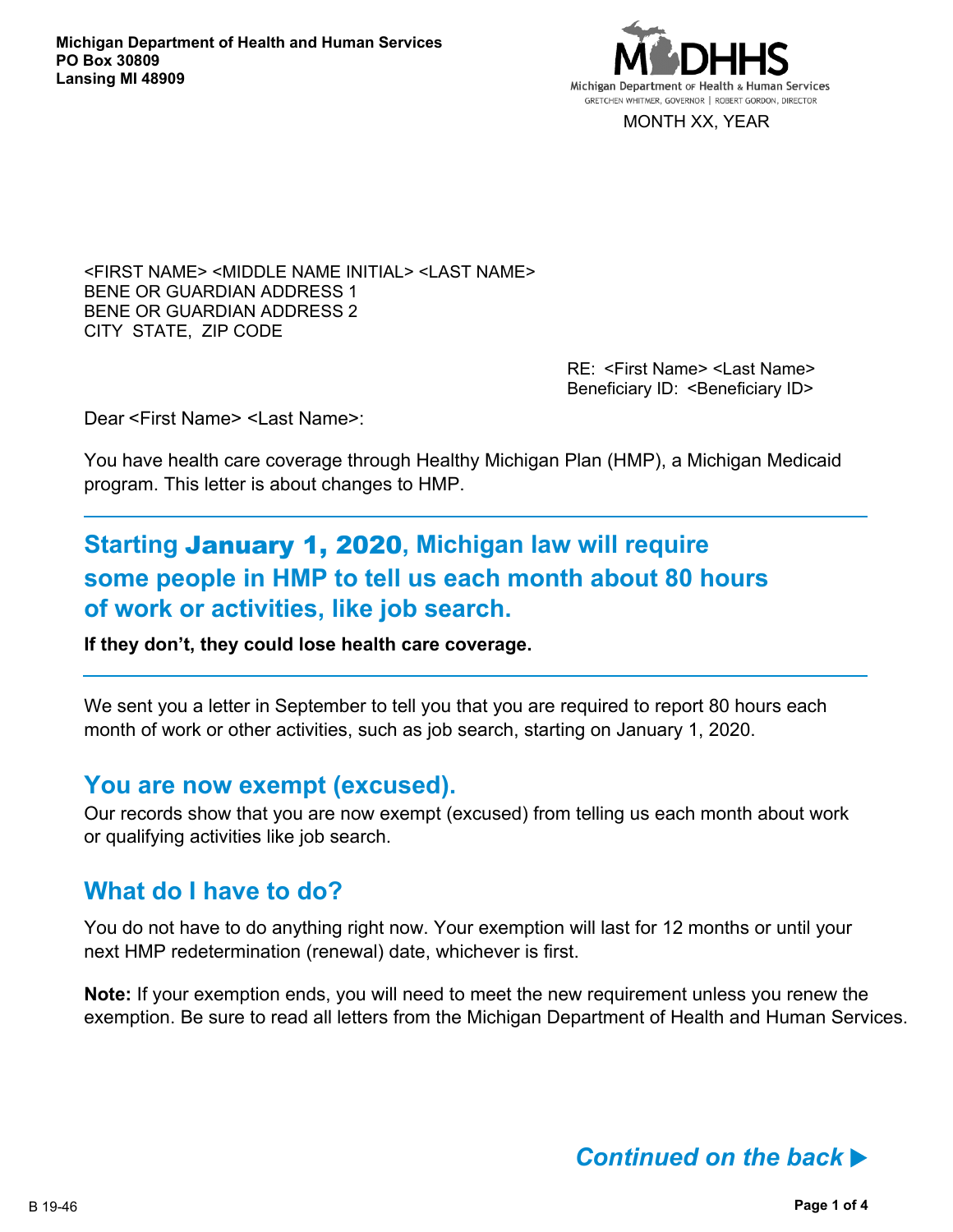## **What happens next?**

In January 2020, we will send a letter about your exemption. It will tell you the date your exemption ends.

## **What if I still have questions?**

Read the enclosed booklet about work and other activities. This booklet explains more about the new requirements. Keep this booklet while you are on HMP. If you have questions, call the Beneficiary Help Line at **1-800-642-3195** (TTY 1-866-501-5656). You can call Monday through Friday from 8 a.m. to 7 p.m.

Thank you,

Medical Services Administration Michigan Department of Health and Human Services



**Read the enclosed booklet about work and other activities**



#### **Learn more online at HealthyMichiganPlan.org**



**Call us at 1-800-642-3195** (TTY 1-866-501-5656)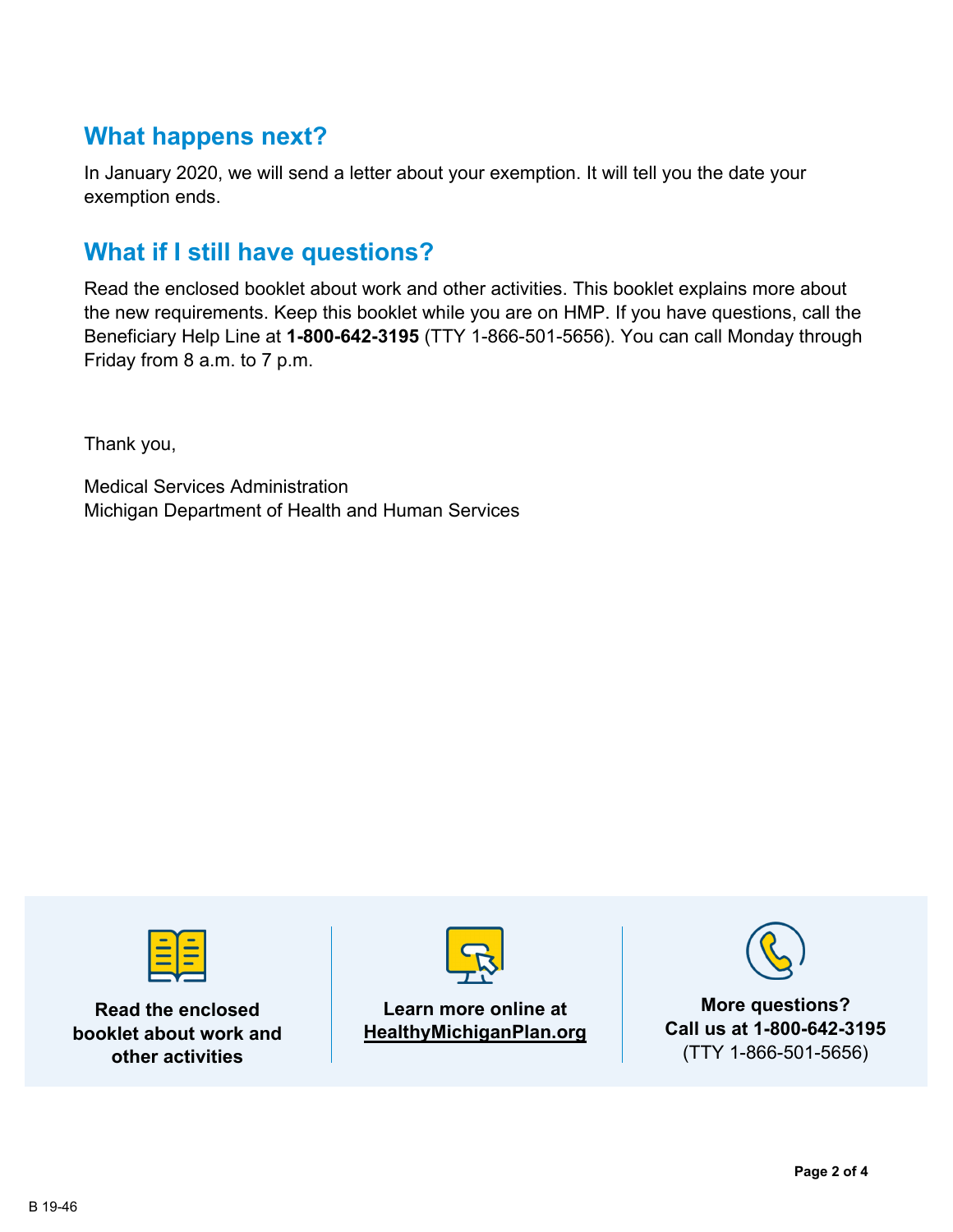## **Michigan Department of Health and Human Services (MDHHS)**

Please note if needed, free language assistance services are available. Call **800-642-3195** (TTY users call TTY: 866-501-5656).

| Spanish              | ATENCIÓN: si habla español, tiene a su disposición servicios gratuitos de<br>asistencia lingüística. Llame al 800-642-3195 (TTY: 866-501-5656).                                               |
|----------------------|-----------------------------------------------------------------------------------------------------------------------------------------------------------------------------------------------|
| Arabic               | ملحوظة: إذا كنت تتحدث اذكر اللغة، فإن خدمات المساعدة اللغوية تتوافر لك بالمجان. اتصل برقم<br>800-642-3195 (رقم هاتف الصم والبكم:-866-501-666-7)                                               |
| Chinese              | 注意:如果您使用繁體中文,您可以免費獲得語言援助服務。請致電<br>800-642-3195 (TTY: 866-501-5656)                                                                                                                            |
| Syriac<br>(Assyrian) | المخترجة المستحملية للمستحق والمستحمل والمتفاعل المستحمين المستحف المستحر والمستحرج المختصوم<br>حلقته جَحَته بِه. مزمَى خِلْا حِسَنَه (1565-501-5656-800-642-3195) 800-642-8195               |
| Vietnamese           | CHÚ Ý: Nếu bạn nói Tiếng Việt, có các dịch vụ hỗ trợ ngôn ngữ miễn phí dành<br>cho bạn. Gọi số 800-642-3195 (TTY: 866-501-5656).                                                              |
| Albanian             | KUJDES: Nëse flitni shqip, për ju ka në dispozicion shërbime të asistencës<br>gjuhësore, pa pagesë. Telefononi në 800-642-3195 (TTY: 866-501-5656).                                           |
| Korean               | 주의: 한국어를 사용하시는 경우, 언어 지원 서비스를 무료로 이용하실 수                                                                                                                                                      |
|                      | 있습니다. 800-642-3195 (TTY: 866-501-5656) 번으로 전화해 주십시오.                                                                                                                                          |
| Bengali              | লক্ষ্য করুনঃ যদি আপনি বাংলা, কথা বলতে পারেন, তাহলে নিঃখরচায় ভাষা সহায়তা<br>পরিষেবা উপলব্ধ আছে। ফোন করুন ১-800-642-3195 (TTY ১-866-501-5656)                                                 |
| Polish               | UWAGA: Jeżeli mówisz po polsku, możesz skorzystać z bezpłatnej pomocy<br>językowej. Zadzwoń pod numer 800-642-3195 (TTY: 866-501-5656).                                                       |
| German               | ACHTUNG: Wenn Sie Deutsch sprechen, stehen Ihnen kostenlos sprachliche<br>Hilfsdienstleistungen zur Verfügung. Rufnummer 800-642-3195<br>(TTY: 866-501-5656).                                 |
| Italian              | ATTENZIONE: In caso la lingua parlata sia l'italiano, sono disponibili servizi di<br>assistenza linguistica gratuiti. Chiamare il numero 800-642-3195<br>(TTY: 866-501-5656).                 |
| Japanese             | 注意事項:日本語を話される場合、無料の言語支援をご利用いただけます。<br>800-642-3195 (TTY:866-501-5656) まで、お電話にてご連絡ください                                                                                                         |
| <b>Russian</b>       | ВНИМАНИЕ: Если вы говорите на русском языке, то вам доступны<br>бесплатные услуги перевода. Звоните 800-642-3195 (телетайп<br>866-501-5656).                                                  |
| Serbo-<br>Croatian   | OBAVJEŠTENJE: Ako govorite srpsko-hrvatski, usluge jezičke pomoći<br>dostupne su vam besplatno. Nazovite 800-642-3195 (TTY Telefon za osobe sa<br>oštećenim govorom ili sluhom 866-501-5656). |
| Tagalog              | PAUNAWA: Kung nagsasalita ka ng Tagalog, maaari kang gumamit ng mga<br>serbisyo ng tulong sa wika nang walang bayad. Tumawag sa 800-642-3195<br>(TTY: 866-501-5656).                          |